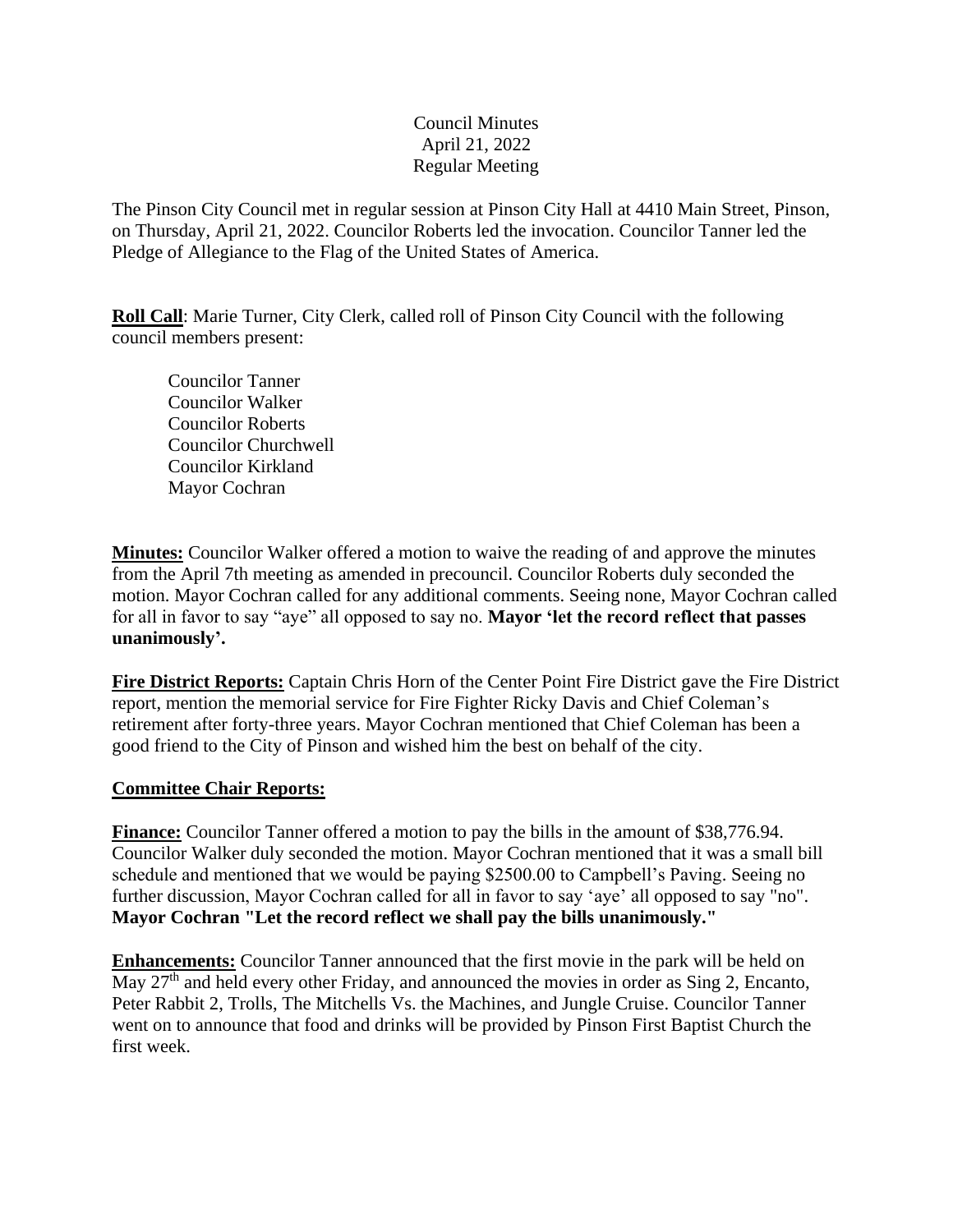Councilor Tanner gave an update about CityFest which will happen May  $7<sup>th</sup>$ , which will include areas for kids, food trucks, crafts, and a Farmer's Market area, going on to say that the Splash Pad will also be open.

# **Mayor's Report:**

**Mayor Cochran suspended rules**. Library Board Members Mary Steward of Dewey Heights Road and Sylvia McClain 5781 Princess Blvd. spoke about having a library monument sign and the directional signs in the parking lot. Mayor Cochran and Councilor Roberts discussed some preliminary details about the sign.

### **Mayor Cochran reinstated rules.**

Mayor Cochran stated there is a need for a garage for Public Works Department, mentioning that a large commercial grade garage is needed at an approximate cost of \$150,000 and \$200,000.

Mayor Cochran opened a discussion regarding an MOU to Jefferson County for radios for Public Safety and Public Works. **Mayor Cochran suspended rules.** Bob Jones, Director of Public Works, spoke regarding the radios. **Mayor Cochran reinstated rules.** Mayor Cochran mentioned that they would purchase radios at \$2800-3000 per radio probably in the next month or so.

Mayor Cochran spoke about Pinson's Got Talent, the PVHS Tri Am Music Honors Society at Pinson Valley High School Auditorium, Saturday May 14th at 7 PM for five-dollar admission with 3 years old and under free, adding that you can email Mrs. Sarah Timothy at [stimothy@jeffcoed.com](mailto:stimothy@jeffcoed.com) to audition.

Eric Winfrey, Director of Pinson Public Works, gave a photo presentation of the renovations at the Splash Pad, the Pinson Youth Sports Complex, and the Palmerdale Homestead Community Center.

#### **Old Business**:

Councilor Roberts offered a motion to approve a quote from Plumb One in the amount of \$11,880.00 to remove and replace sinks and faucets at the Rock School restrooms. Councilor Tanner duly seconded the motion. Mayor Cochran called for any discussion. Seeing none, Mayor Cochran called for a roll call vote with the following results: Councilor Tanner-yes, Councilor Walker-yes, Councilor Roberts-yes, Councilor Churchwell-yes, Councilor Kirkland – yes. Mayor Cochran-yes. Mayor Cochran, 'let the record show that passed unanimously'.

**New Business:** Councilor Kirkland offered a motion for the approve the proposal of Campbells' Paving to pave the Palmerdale Homestead Community Center at \$25,000 for labor and \$25,800 for materials. Councilor Roberts duly seconded the motion. Seeing no further discussion, Mayor Cochran called for all in favor to say 'aye', all opposed to say 'no'. Mayor Cochran 'let the record reflect the ayes carry unanimously'.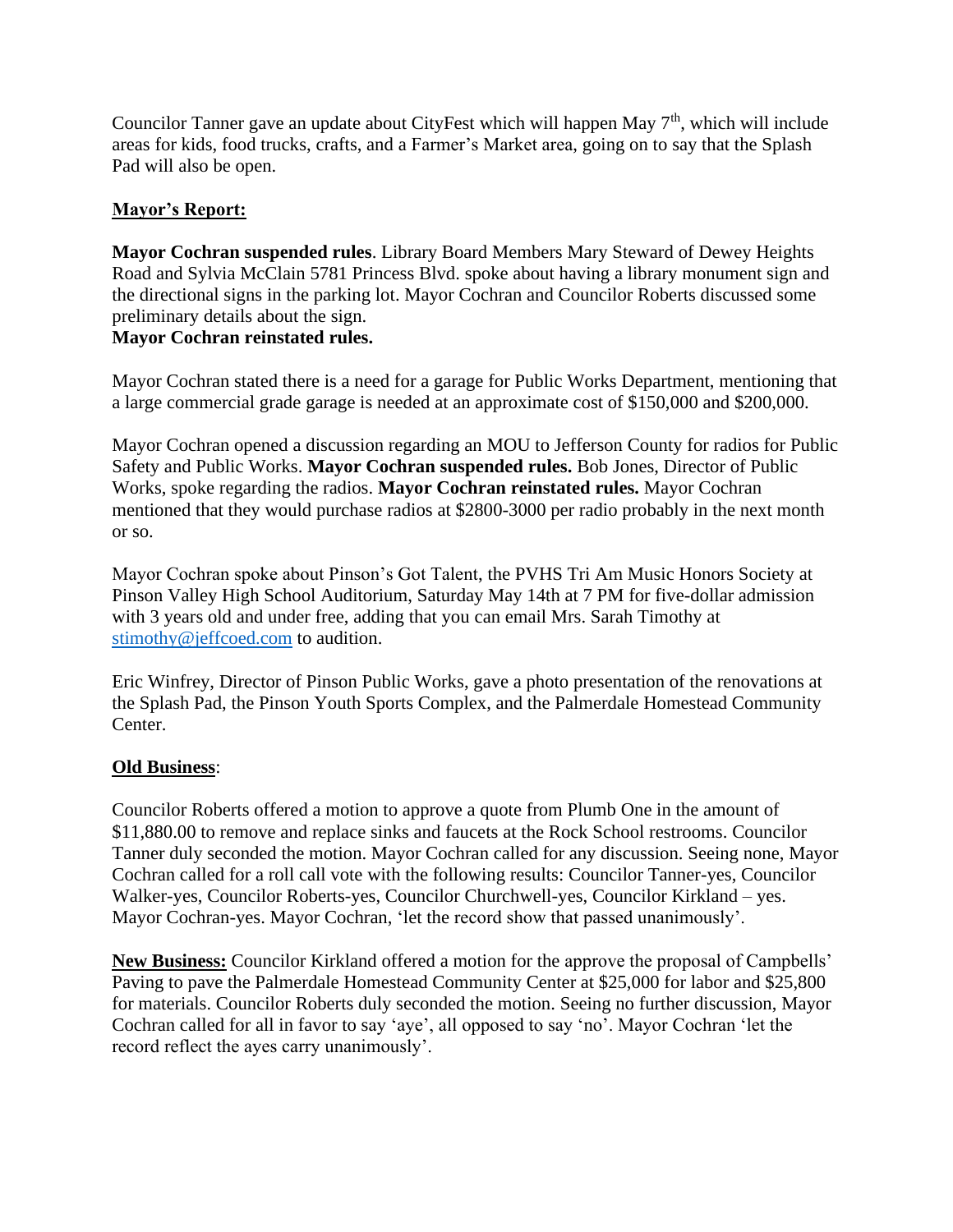Councilor Churchwell offered a motion to approve a quote for Presnet Communicator and Fire Alarm Monitoring with inspection at Palmerdale Homestead Community Center, in the amount of \$1807.00 and a monitoring fee of \$90.00 per month. Councilor Walker duly seconded the motion. Seeing no further discussion, Mayor Cochran called for all in favor to say 'aye' all opposed to say 'no'. Mayor Cochran, let the record reflect the ayes carry.

Mayor Cochran stated that he had received a resignation letter from Councilor Tanner this meeting. Councilor Tanner spoke and thanked the mayor and council, the former mayor and council, and thanked the people of Pinson for everything they have done for her. Councilor Tanner went on to thank her family for sharing her with the city.

Mayor Cochran said there would be a retirement celebration at the May  $5<sup>th</sup>$  meeting.

Councilor Churchwell spoke about how it has been a pleasure to work with Dawn and all the rest of the council members and applauded the job she has done over the years.

Marie Turner, City Clerk, stated she would miss Councilor Tanner and working with her, as well as going to assorted training opportunities with her, and her dedication to the city and citizens. Mrs. Turner mentioned that Councilor Tanner put her whole heart into the city and citizens and has helped improve the city and that she will definitely be missed.

Mayor Cochran mentioned that he would like to place the new council member at the next meeting so that a councilor can attend the upcoming training. The mayor went on to say that anyone who lives in the corporate city limit is interested in the position can email a resume to the City Clerk, the mayor, or any of the city council members.

Councilor Roberts thanked Dawn for all that she has done and that it has been a pleasure and an honor to work with her.

Councilor Kirkland thanked Councilor Tanner for all her work and help with city enhancements.

Councilor Walker mentioned that he has known Dawn for a long time, and she has always been a help and willing to do what was needed for the City.

Councilor Tanner made announcements about the free wellness classes at the Rock School, which include Pilates on Monday, Wednesday, Saturday, Zumba on Wednesday and Thursdays, and H.I.T.T. Fitness on Tuesday, all at 6:00 PM, except Pilates occurs on Saturdays at 10.

Councilor Tanner mentioned that Pinson girls' soccer won area.

Councilor Tanner mentioned winners of the PTA Reflection and PTA Diversity Writing Contests.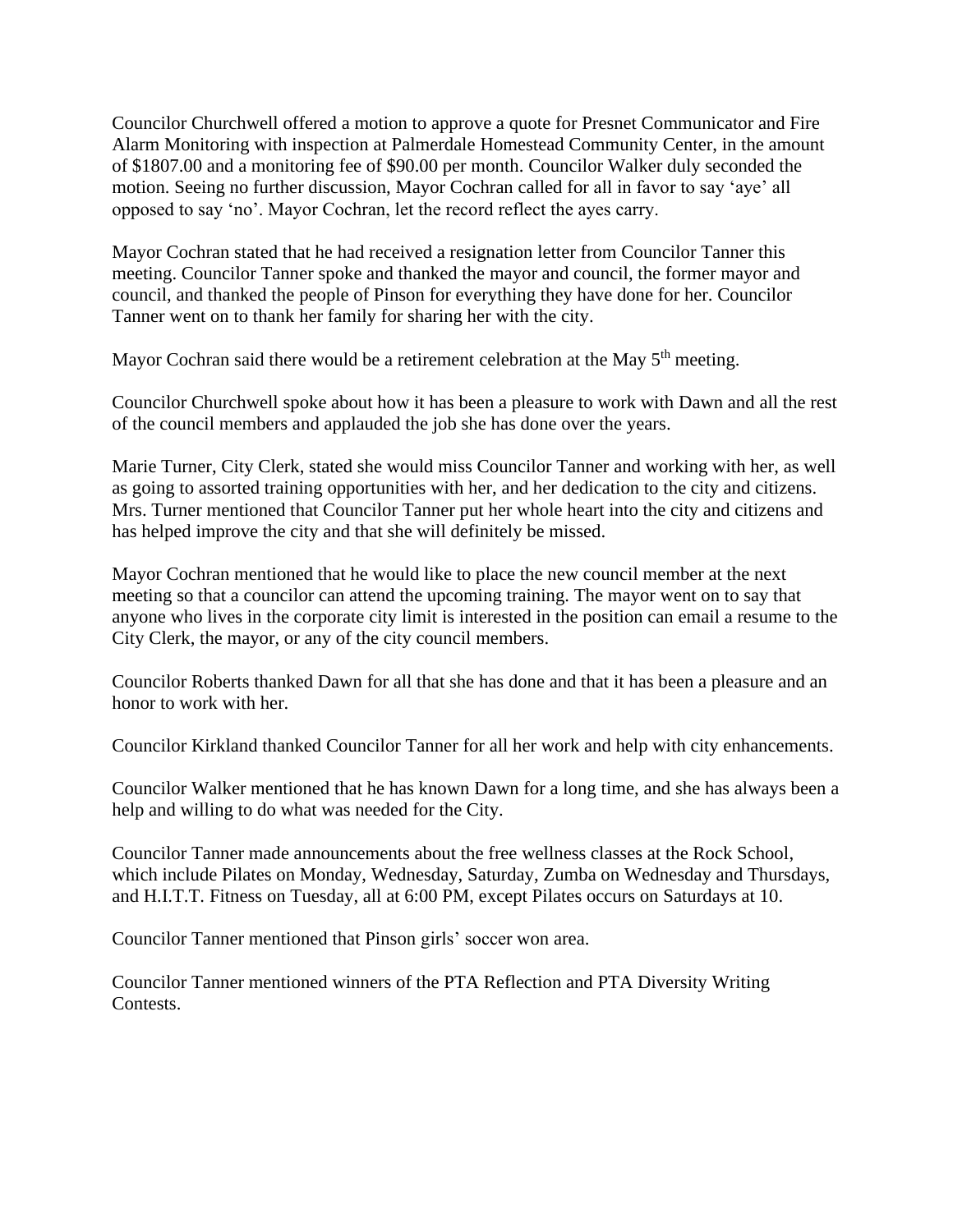**Public Comment:** Mayor Cochran opened up the floor for public comment.

Wayne Hyche 5900 Block, Miles Spring Road, thanked the mayor and councilor for the work at the Palmerdale Homestead Community Center and that will make it a lot better for a lot of people. Mr. Hyche spoke about the need for an expanded restroom for the disabled at the PHCC.

## **Councilor Walker offered a motion to adjourn. Councilor Tanner duly seconded the motion. Mayor Cochran called for all in favor to say 'aye' all opposed to say 'no'.**

Mayor Cochran, '**let the record reflect the 'ayes' carry; we are hereby adjourned'.**

Adjourned at 8:01 p.m.

Respectfully submitted, Marie Turner, City Clerk